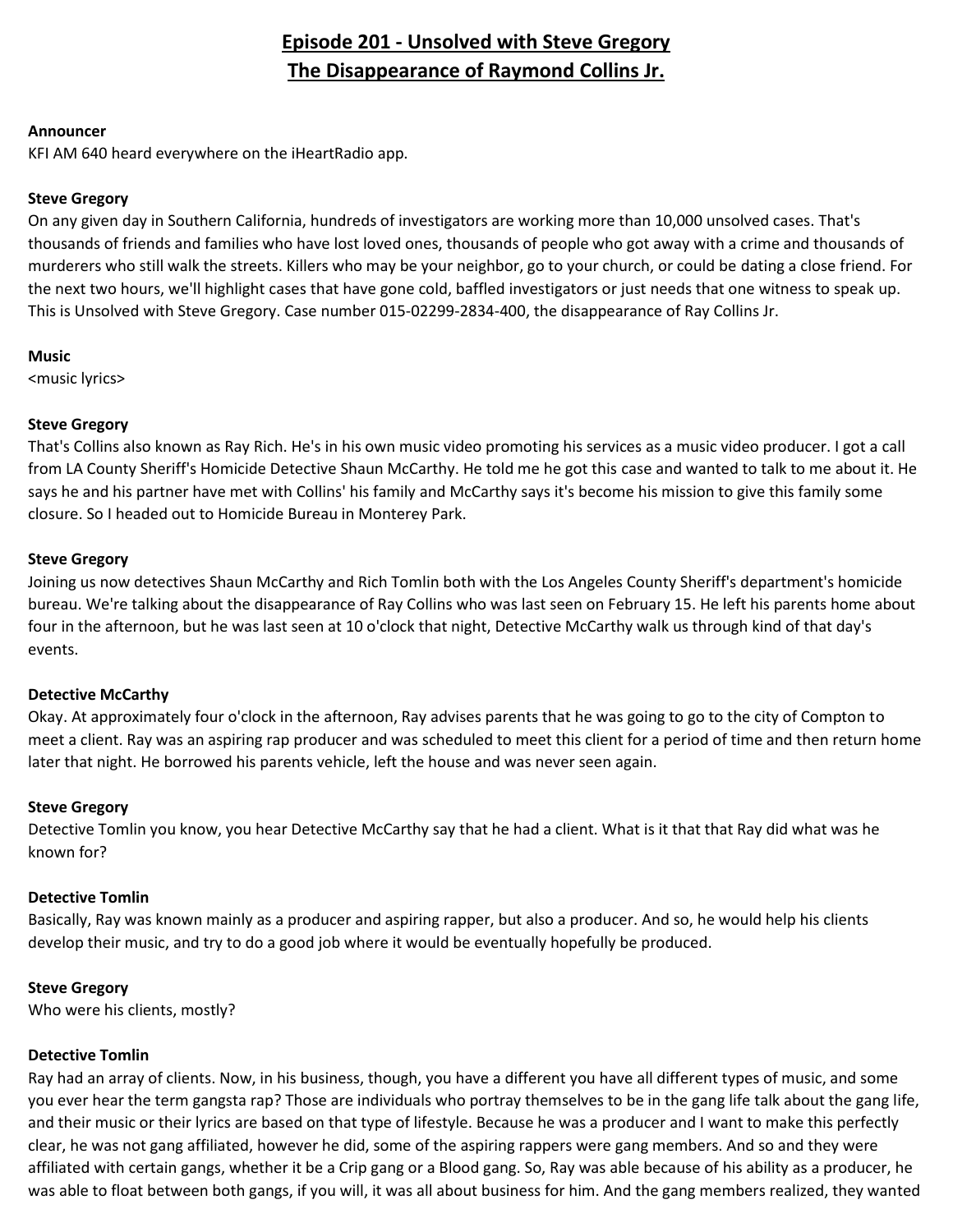a good product, they knew he could give them a good product. So he was able to stay above the gang membership and the affiliation.

#### **Steve Gregory**

Well, then Detective McCarthy when you say he was not gang affiliated. Is it safe to say he was immersed in the gang culture?

#### **Detective McCarthy**

Yes.

#### **Steve Gregory**

Okay, so…

#### **Detective McCarthy**

He grew up in the city of Compton. And whether people dispute this or not, my experience down there and I was a gang investigator down there for 10 years. There's not an area in the city of Compton that you can go to that isn't immersed with gang members in gangs. Every neighborhood in the city of Compton has at least one gang, if not multiple gangs. It's a high crime, high gang city that has gotten much better over the last 20 years. And I'm gonna pat the sheriff's department on the back a little bit. Back in 2000, when the Sheriff's Department took over, began policing, the city of Compton, they had they had nearly 100 murders, and most of them gang related murders, in a year. In in 2021, I think we were in the low 20s, maybe mid 20s. You can see the community, it took 20 plus years, but the community has a better trust of law enforcement now than it did 20 years ago or 22 years ago. But there's still a lot of gang influence and a lot. It's still a very high crime city.

#### **Steve Gregory**

Detective Tomlin, what types of gangs? Are we talking about all kinds of gangs or did he have any specific gangs he worked with more than others?

#### **Detective Tomlin**

All types of gangs, but our investigation has shown that he was some of his clients, if you will, were from the Blood gang, different Blood gang sets and different Crip gang sets.

#### **Steve Gregory**

Now, obviously, I've been covering law enforcement for many years, but I don't know a lot about the inner workings of of gang activity like you guys do. But when you start blending relationships between gangs, doesn't that cause a problem to you? Because don't they expect loyalty in one way or another?

#### **Detective McCarthy**

Yeah. As the Detective Tomlin pointed out, he was able to float between Crip clients, Blood clients, but trust me, it didn't, it did not go unnoticed by particular gangs in particular sets, if you will, it did not go unnoticed. And I think another another thing that needs to be pointed out is the key term in all of this is that he was an aspiring rap producer. And it's a tough business to get into, and you have to start at the bottom, if you will. And the bottom is the inner city ghetto areas, where there are a lot of aspiring rappers, who have strong gang affiliations also. So because he was an aspiring rap producer, he started at the lower level and was dealing with a lot of hard core street gang members.

#### **Steve Gregory**

We're talking with Detectives McCarthy and Tomlin with the LA County Sheriff's Department's Homicide Bureau on the disappearance of Ray Collins. Detective Tomlin. You know, when you look at this, you're you're not you weren't the original detectives on this original investigating officers, obviously, you're looking at this years later. How do you approach something like this, after all this time has gone by, how when you open this file, and you look at this, and you've got a guy who was an aspiring rap artist, producer works with two of the most notorious gangs in the country? Where do you start?

#### **Detective Tomlin**

Well, the first thing you have to do is you have to do a background check actually, on the individual that is missing, you have to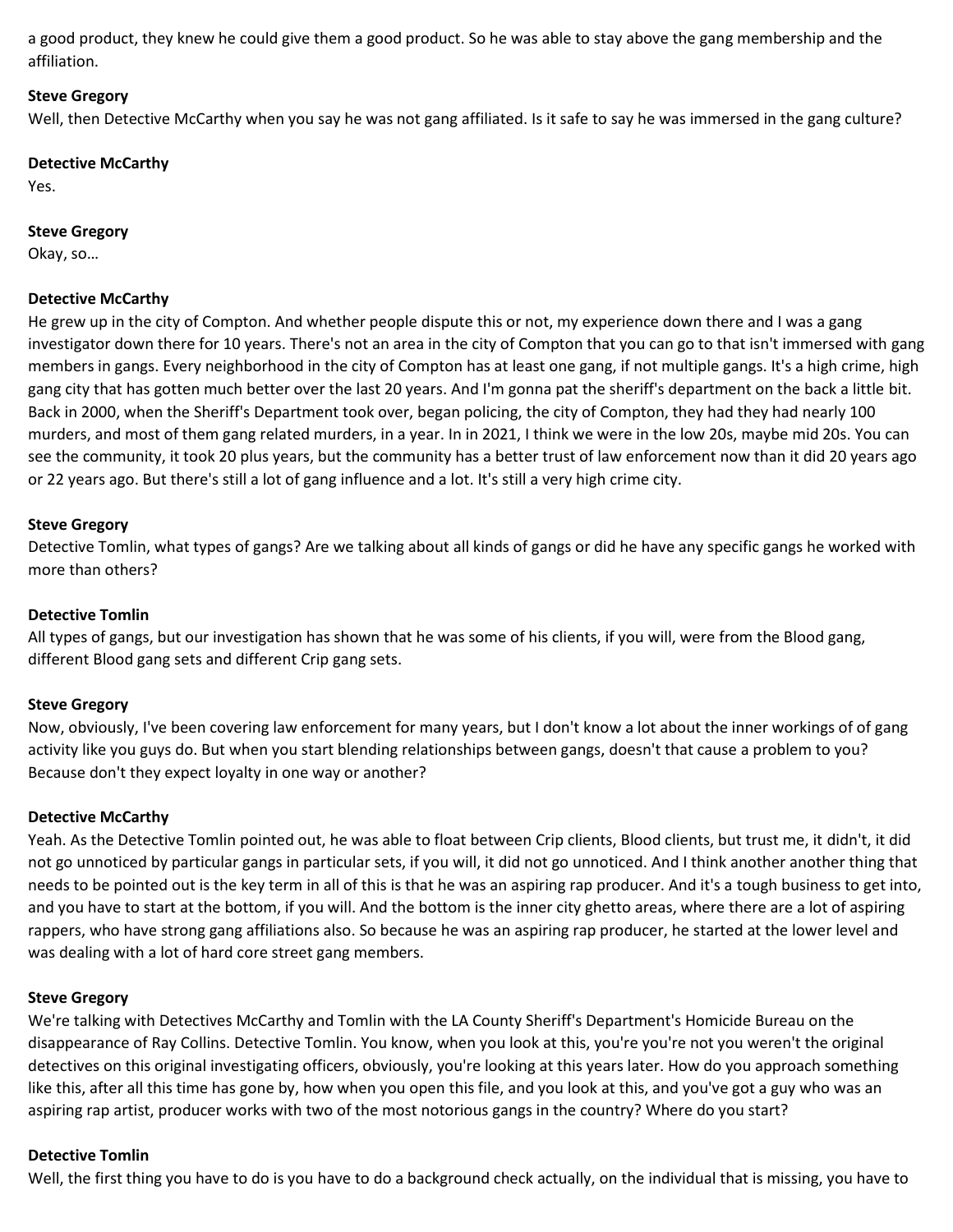try to find out what his life was about as as, as Detective McCarthy mentioned, you know, he was in college, but he was starting from the bottom, he was no longer a big thing also is he was no longer living in Compton. He was, one would say, he's an outsider coming in. So you have to first look at that you review the reports and then you go out and you try to recontact people that were in the original reports. Maybe people remember something, what you're hoping for is that time has passed by now, it's been seven years, people grow, people mature, and maybe someone who was younger at the time and they were hesitant to step forward. Now you're hoping that they will step forward and provide more information.

## **Steve Gregory**

We're talking with Detectives, Sean McCarthy and Rich Tomlin about the disappearance of Ray Collins. When we come back, I want to get a little bit more into Mr. Collins' family a little bit of where it comes from, and some connections he's got to some pretty famous artists, apparently so we'll talk about that. But first, this is Unsolved with Steve Gregory on KFI AM 640, time now for a news update.

#### **Steve Gregory**

This is KFI AM 640, heard everywhere live on the iHeartRadio app. I'm Steve Gregory, and this is Unsolved. If you're listening on the app, you can send us a tip about a case, a story idea, or a comment about the show. Just tap the red microphone on the app and record your message.

Welcome back, we're talking with Shaun McCarthy and Rich Tomlin, both detectives with the LA County Sheriff's Department's Homicide Bureau, about the disappearance of Ray Collins. It happened on February 15, 2015. Ray was last seen at 10pm that night. So, gentlemen, before the break, one of the things you sort of pointed out is that Ray Collins was going to meet a client. So , I suppose even if you're looking at this case, years later, who was the client? And is that kind of where you start?

## **Detective McCarthy**

Correct. He was a person that Ray advises parents he was going to see to discuss a wrapped production. He was a person that Ray had, according to his parents, had association with on prior occasions. And literally, when he came up missing, the first thing the original detectives did was contact this client.

#### **Steve Gregory**

And what you learn?

#### **Detective McCarthy**

Well, what they learned was is this person was cooperative. And I can't mention his name right now, he was cooperative, at least initially. He confirmed that Ray came there to discuss a contract to negotiate contract for rap production. He said that discussion went on for several hours. He admitted that they went to a local In & Out Burger in the city of Carson during their time together, and went through the drive thru. And that at approximately 10pm, Ray dropped him off at his house in the city of Compton and that was the last time that he saw him.

#### **Steve Gregory**

Detective Tomlin, when you look at something like this, you know, just listening to Detective McCarthy. When you got a client in this particular case, a potential witness or somebody, a person of interest if you will, starts out being cooperative and then gets hostile. What does that tell you?

#### **Detective Tomlin**

Well, the first thing I think anybody will wonder is why? You you, you would like to think that a person would want to help the family and find their son, and they would go over and beyond to do that. So but also, the reality is, sometimes people just don't want to get involved. Okay, they just for no other reason, I don't want to talk to you and I don't want to cooperate.

#### **Steve Gregory**

So there's really, there's really not much to read into here.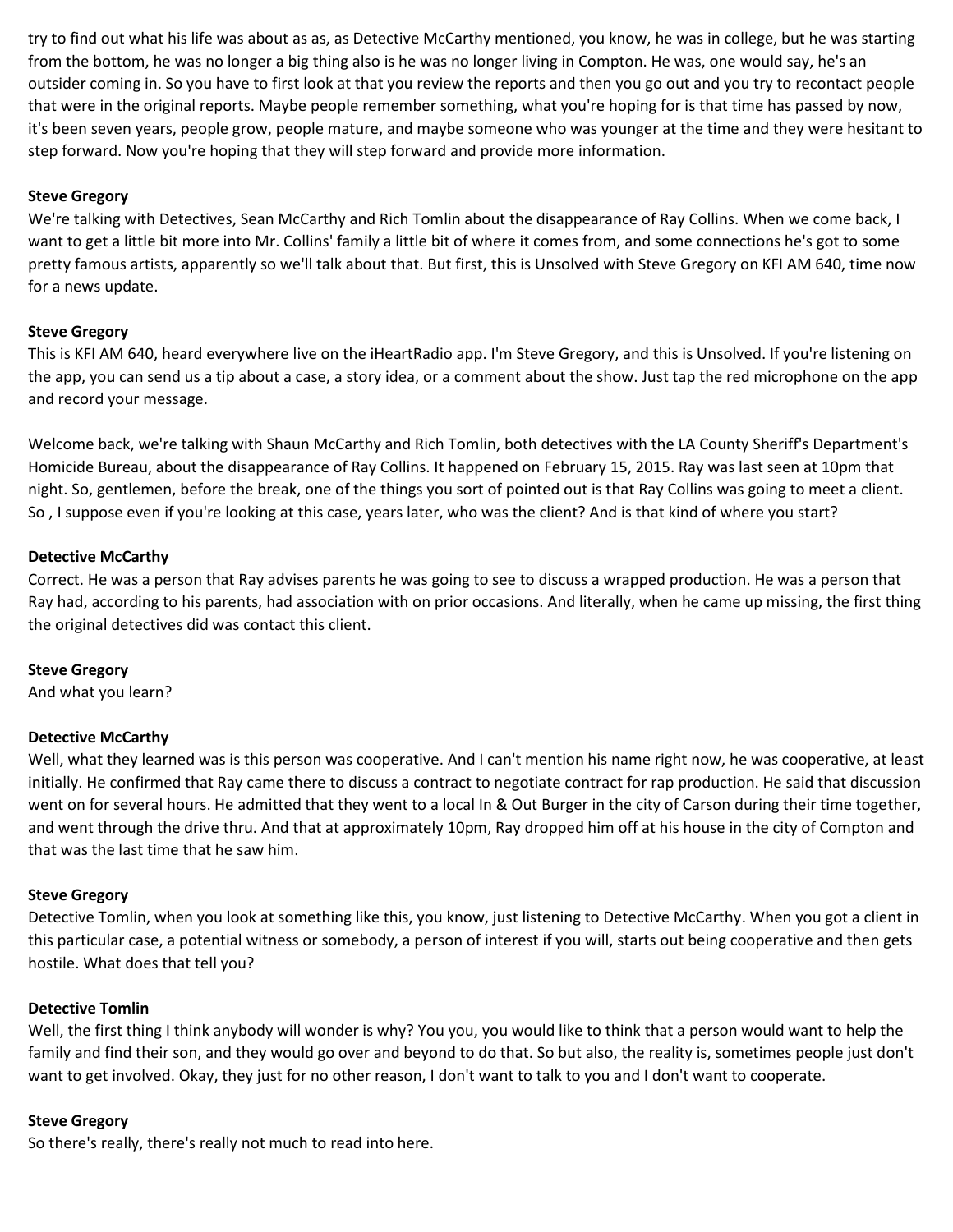#### **Detective McCarthy**

Well, if you don't mind me intervening. You've heard the term polygraph before. Polygraph is a very sensitive word in investigations. Because the minute you ask somebody to submit to a polygraph, many times they immediately form the impression that you're looking at me as a suspect. Now somebody could be totally cooperative up until that point, and then you ask him to submit to a polygraph test, attitudes can change on a dime when you do that and that's why we're very cautious. Because polygraphs aren't admissible in court. We're very cautious when we ask somebody to take a polygraph. And in this case, the reason they asked him to take a polygraph test is because they went and got the surveillance video at the In & Out Burger. And they reviewed it at the time that he said that they went through there and ordered food and Ray's vehicle was never part of that surveillance video. So the question is, why are you telling us, if you're being truthful and trying to help us, why are you telling us you went to an In & Out Burger in the city of Carson and then we get their surveillance video and in Ray's vehicle never goes through that drive thru at the time that you said it went through. And that's when this client said 'I'm not going to cooperate. with you anymore without my attorney present.'

#### **Steve Gregory**

So, is this quote, unquote client Person of Interest still to this day?

**Detective McCarthy**

Yes.

**Steve Gregory** And is this client a member of a gang?

**Detective McCarthy** Yes.

**Steve Gregory** Can you say the gang?

**Detective McCarthy**

Nutty Block

**Steve Gregory** Say that again...Nutty Block.

**Detective McCarthy** Nutty Block

**Steve Gregory** That's the Nutty Block Crips?

**Detective McCarthy** Nutty Block Crips

**Steve Gregory** What do you know about that gang?

#### **Detective McCarthy**

Well, I did, I have never investigated a case that involve Nutty Blocks, but but because of my association in my 10 years as a gang investigator, it's one of the most violent gangs in South Central, but there's a lot of violent gangs in South Central they just happen to be one of them.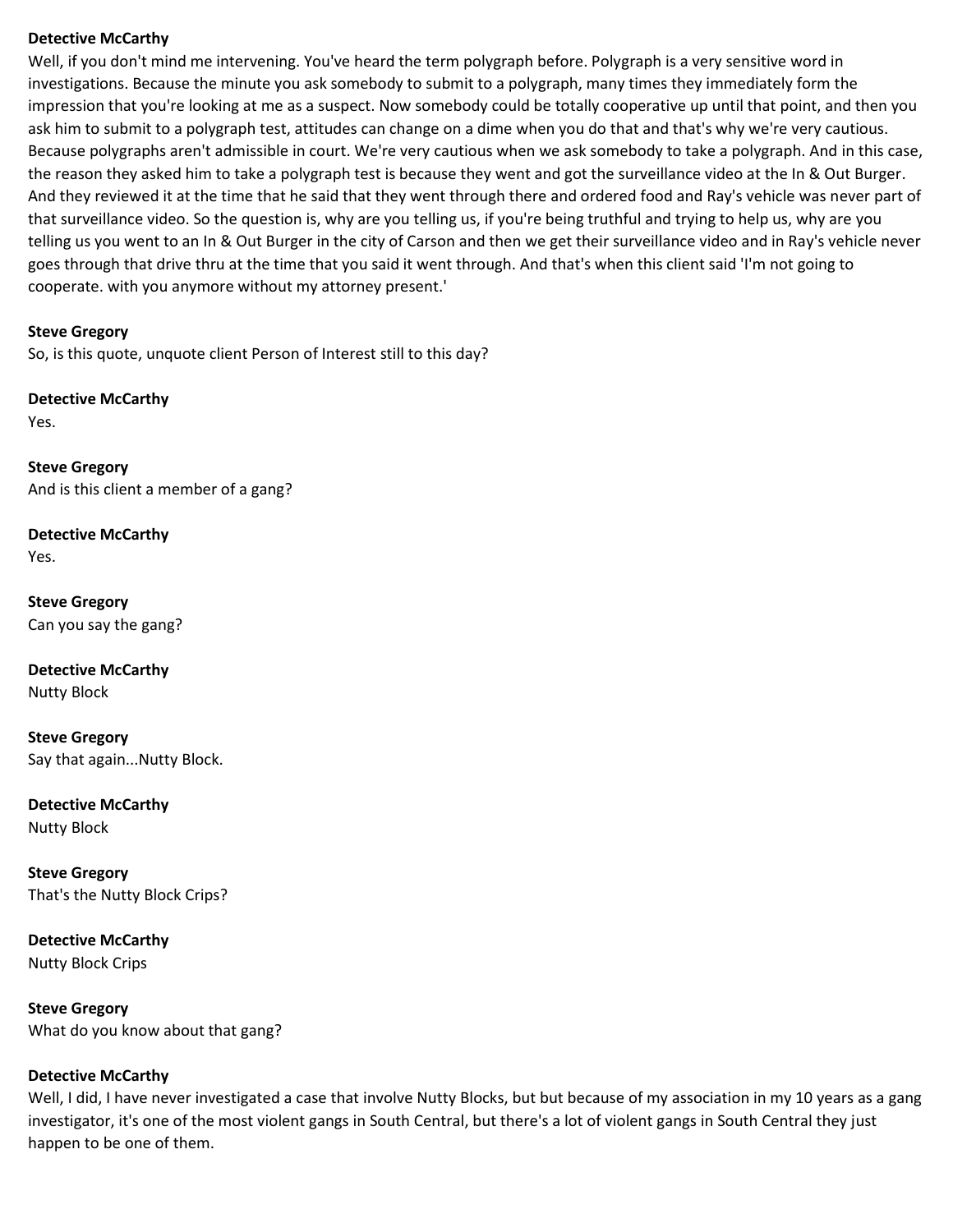Detective Tomlin. By the way, we're talking with Detectives Tomlin and McCarthy from LA County Sheriff's Department. Detective Tomlin, did Ray have apparently Ray had connections to what you would say today are famous artists, right?

#### **Detective Tomlin**

Yes, based on information provided by his mother. Several what we would call successful rap artists now used to be personal friends of Ray. They were all growing up as adolescents and they would actually go to each other's homes.

#### **Detective McCarthy**

Kendrick Lamar who is a very famous rap artist or hip hop artist. I don't want to offend anybody, by labeling them wrongly.

#### **Steve Gregory**

Sure.

#### **Detective McCarthy**

Kendrick Lamar has won Grammy Awards. He grew up with Ray, according to his mom Annie, Kendrick has been in residence on multiple occasions when they were adolescents. Ray grew up with a rapper called The Game who's another well known rap artist, who socialized that at the family house when Ray was an adolescent. So Ray had some connection to successful rap artists, but he was still an aspiring rap producer. Even though he had those influences, he still was at the bottom trying to work his way into the business and that's why he was producing videos of street gang rappers and then you have the the the danger aspect when you're dealing in floating between rival gangs to produce their videos, you're potentially ruffling feathers, if you will. And Ray was warned on at least one occasion about floating from one gang and producing a rap video for one of their members to another rival gang and producing a rap video for one of their or multiple of their members. He was warned. And I have a specific instance that I think is important to this case.

#### **Steve Gregory**

Okay, then hold on that because we're going to pause. More on the disappearance of Ray Collins, but first this is Unsolved with Steve Gregory on KFI AM 640, time now for a news update.

#### **Steve Gregory**

KFI AM 640 heard everywhere live on the iHeartRadio app. I'm Steve Gregory and this is Unsolved. To learn more about this case and others on the program, head over to our website at KFIAM 640.com keyword Unsolved. Also, follow us on social media UnsolvedKFI, that's UnsolvedKFI.

Talking with detectives Shaun McCarthy and rich Tomlin from the LA County Sheriff's Department's Homicide Bureau about the disappearance of Ray Collins. Before the break, Detective McCarthy, you are about to give us an instance or you said an example in this case, that might help you shed some light.

#### **Detective McCarthy**

Yes, as I said earlier, I'm sorry my partner said earlier, Ray Ray, because of his profession, had to float between rival gangs to produce rap videos for those those members the aspiring rap artists of those gangs. And as I, as I said, it didn't go unnoticed. On at least one occasion, he was warned about producing a rap video for a rival gang. And specifically, he was warned about producing a video for the client that he was meeting on February 15. He had been warned about a year before, do not rub elbows with Nutty Blocks, specifically this client. And during that contact, when he was warned to stop producing videos for that rival gang, Nutty Block, he was assaulted and he was robbed of all of his production equipment by members of this rival gang.

#### **Steve Gregory**

So he was already a victim because of his affiliation.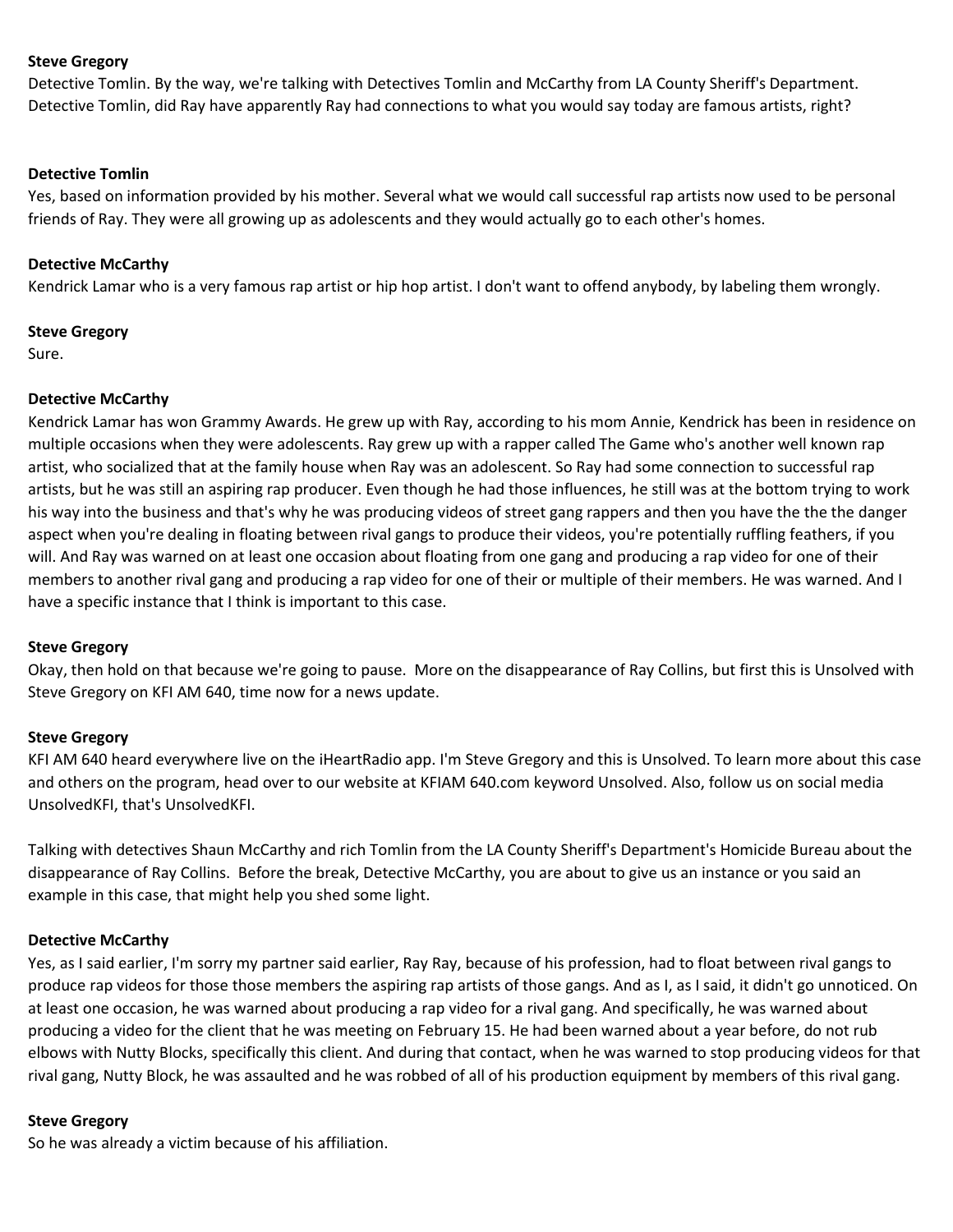## **Detective McCarthy**

Yes. And I don't want to get..

#### **Steve Gregory**

Well I don't want to say affiliation, you've already specified no affiliation. But you know what I mean, by virtue of his connection, or his working with working relationship, he's already been a victim at least once.

#### **Detective McCarthy**

Correct. This particular gang, and they were called ATF Crips, members of that gang, warned him not to produce videos for Nutty Block, and then in that same contact, they assaulted him and they robbed him of of approximately, well, I don't I don't want to get into specific numbers, but thousands of dollars worth of production equipment that he had in his car. And, for lack of a better term, the fatal mistake in the streets, the streets would say this, is that he reported to the Sheriff's Department.

#### **Steve Gregory**

Oh.

#### **Detective McCarthy**

And that one of our Compton patrol units responded, took a crime report. He was able to identify the people who assaulted and robbed him from prior contacts. And they were arrested for for the assault and the robbery.

#### **Steve Gregory**

That had to have not gone over well.

#### **Detective McCarthy**

Clearly, it did not. That's a big no, no, in the gang world, you don't you don't snitch no matter, no matter if you were a victim of a crime and even a violent crime. You don't snitch it gets worked out in other ways. Most likely, retaliatory violence against that particular gang. But he had lost thousands of dollars worth of equipment, he was not a gang member himself, although he grew up in, in the environment and the culture and he had a lot of gang member associates and friends for that matter. And these suspects in this particular crime sat in jail for at least a month prior to a preliminary hearing, and the case was eventually dismissed because Ray did not show up to testify against them, so they were released. But I have this from a good source that the reason he didn't show up was because members of the gang and their families came up with approximately \$10,000 and he would and he was given that money so he could recoup his equipment, and as a result, he did not testify against them. You have no you have no victim, you have no case, the case was dismissed. But I can only,and this is just the suspicion on my part, nd I think my partner would agree with this. I don't think those gang members who sat in jail for a month and the fact that their family and friends had to pony up thousands of dollars to discourage Ray from testifying, were very happy about that after they got out of jail.

#### **Steve Gregory**

We're talking with Detectives McCarthy and Tomlin about the disappearance of Ray Collins. Detective Tomlin, then based on what your partner here just said, do you suppose that plays a big role in his disappearance?

#### **Detective Tomlin**

Obviously, you have to look at that as a strong possibility, especially when you consider where his car was, Ray's car was eventually found.

#### **Steve Gregory**

And let's go back to that, because you said earlier that the In & Out surveillance footage did not show Ray's car, but the client claims that they were there. So, was there a car or not a car? And then what happened to Ray's car.

#### **Detective McCarthy**

There was a car. It was Ray's parents car, and it was eventually located four days later, in an area controlled by the ATF Crips. Now, that in itself is not evidence that ATF is responsible for this crime. As we've discussed, the client that he met that day was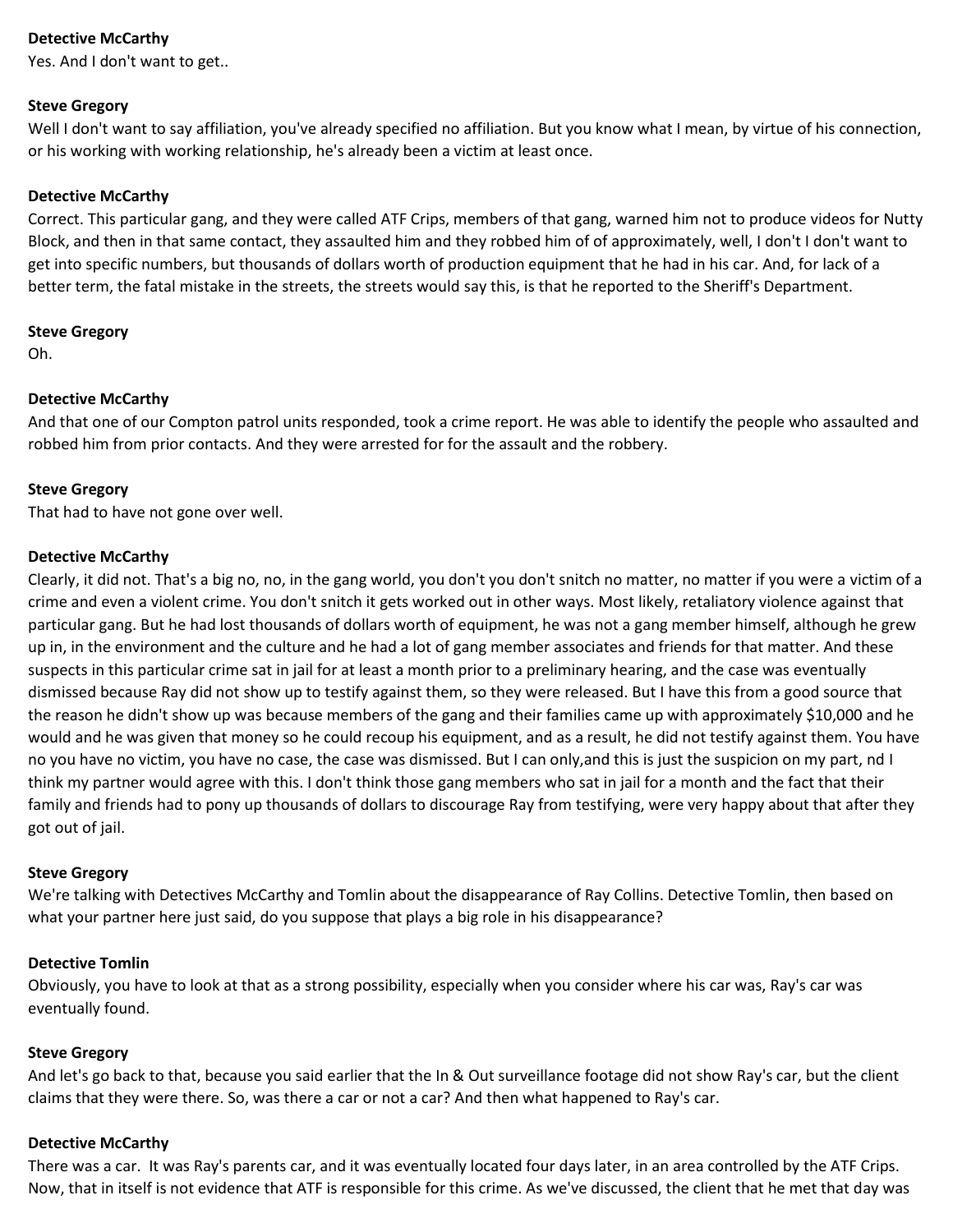from a rival gang Nutty Block. It's also possible and logical that they're responsible for his disappearance and they planted the car in in ATF's area to to give law enforcement the impression that it was the ATF's who did it. So we have to look at not only those two possibilities, that Nutty Block is responsible for his disappearance and discard the vehicle in a rival gangs area who had assaulted Ray in the past. But we also have to look at the ATF's as, because of the prior arrest, they were not happy that he contacted law enforcement. And this was their revenge against him, because his vehicle was found in their area. So it's, it's as likely that Nutty Block was responsible for his disappearance, as it is likely that ATF is responsible for his disappearance. And there's a third possibility, it was somebody else, that we have no idea and we have no leads to point us in that direction. Ray, because of his profession, dealt with a lot of of hardcore street gang members from various gangs and rival gangs in the Compton area. And they're as likely to be responsible for his death, or his disappearance as ATF or Nutty Block. But we have to focus on what we have, and what we have is he met a client that day from Nutty Block, who wasn't totally truthful with the original investigators, and then we have Ray being assaulted a year prior in ATF's area, a rival of Nutty Block, where members of that gang were arrested for that crime. And Ray was, was a victim who was expected to testify against them and then didn't because of the reasons we spoke about.

#### **Steve Gregory**

We'll talk more about the disappearance of Ray Collins. But first this is Unsolved with Steve Gregory on KFI AM 640, time now for a news update.

#### **Steve Gregory**

KFI AM 640 heard everywhere live on the iHeartRadio app. I'm Steve Gregory. And this is Unsolved. If you're listening on the app and have a tip, story, idea or comment, just press the red microphone button and leave your message.

Welcome back, we're talking with detectives, Shaun McCarthy and Rich Tomlin, both with the LA County Sheriff's Department's Homicide Bureau. We've been discussing the disappearance of Ray Collins, who was last seen February 15 2015 at 10pm. We have figured out that Ray went to go with a client and that client has gang affiliation and he was last seen that night. And his car appeared four days later in a rival gangs territory. So trying to piece this together with the two detectives. As we wrap up this case, guys, I got to ask, what are next steps, you know, you know, when you always approach a cold case like this? Well, let me back up and ask, have either of you talked to any of the players any of the principals in this case yet?

#### **Detective McCarthy**

No.

#### **Steve Gregory**

You've not talked to any of them Is that a plan?

#### **Detective Tomlin**

Yes.

#### **Detective McCarthy**

And it's been a plan for the last two years. And I don't want to get too deep into our investigation, but there was a hope on our part, well, that we could talk to these persons of interest. And I want to make it clear because they're a person of interest, doesn't mean they can't become a helpful witness at some point later on, and we're hoping that's going to be the case. It can't be both ATF and and Nutty Block as the suspects and because we call them persons of interest, and we're very careful not to say suspects, it's possible down the road somewhere that, let's say this client is not is not involved in his disappearance, that he could actually help us in in leading us in the right direction. So because I call him a person of interest, or because at the time when they asked him to do a polygraph examination, he became somewhat hostile and refused to talk to him anymore. That doesn't mean that at some point, he couldn't be an ally to law enforcement in solving this case, if he's not responsible.

#### **Steve Gregory**

Do you know where this guy is?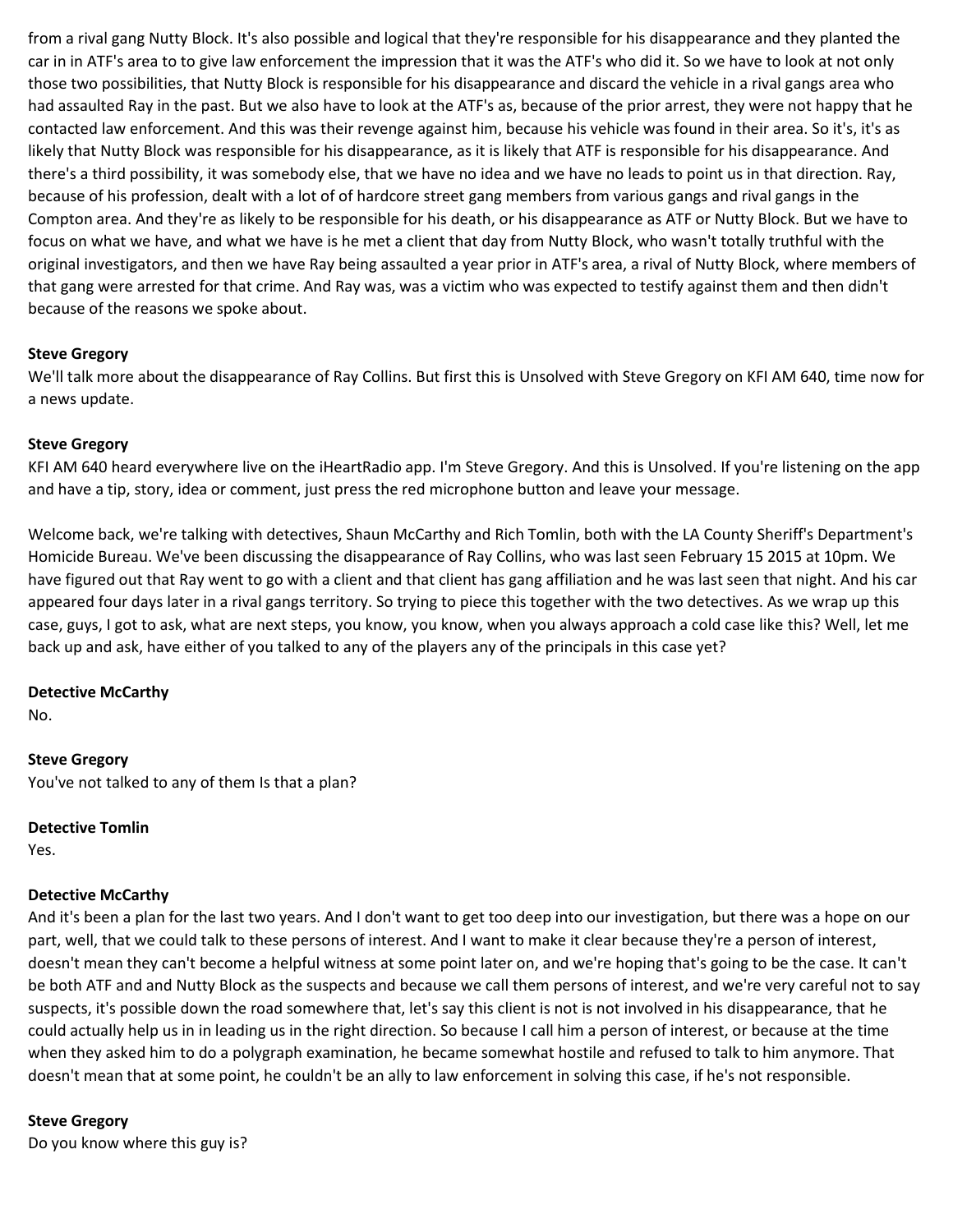#### **Detective McCarthy**

Yes.

#### **Steve Gregory**

So it's all speculation, but I'll just throw it out there. Do you believe you know who's responsible for this? Not the gang, but the individuals?

#### **Detective McCarthy**

At this point, No.

#### **Steve Gregory**

No.

## **Detective McCarthy**

We have we have, we have leads that point in different directions, but there's a connection with both of those leads that would lead someone to believe that it's highly possible that were looking in the right direction. But it's also possible that this incident, or these ATF members, who were arrested for robbing Ray, have nothing to do with his parent disappearance. And it's also just as likely that the client that he met that day, although there's some things that are suspicious about his actions, that he has absolutely nothing to do with this case, as as we said at the beginning of this interview, is he was cooperative at the beginning of this investigation. And it's, it's it's also possible because of cooperativeness, that he has nothing to do with this case. It's our job to determine that but when you're dealing with street gang members, it's not as simple as is going to him inviting them to the station and talking to them and expect them to be over cooperate, overly cooperative with you. There are there are there are situations and we've been looking at those possibilities for the last two years to get to get them in an environment where they feel more comfortable talking about the incident with us that can help us in the investigation.

#### **Steve Gregory**

Yeah, I can understand that gang culture though they're not really willing to, even if they knew they probably wouldn't tell you anyway. Detective Tomlin. I suppose at this point, the family has got to be just beside themselves looking for closure, especially. It's one thing when you've got the murder of a person and you've at least been able to retrieve the body and you can have some closure that way, but this is a disappearance on top of a presumed death.

#### **Detective Tomlin**

And we're going to talk about the family. But first I want to talk about why it's also important that we, at this point, you have to assume that nothing good that he's, a strong possibility that he is dead, correct? So now it's very important because to locate him just as far as any investigation, how did he die? That's, that's very important. If we find the remains, we find the bodies, if he's been shot, there's still ways you can determine the cause of death because that in itself is a big clue.

#### **Steve Gregory**

It may give you some forensic information.

#### **Detective Tomlin**

Absolutely. But the biggest thing is, as you mentioned, Steve, bringing closure to the family. I can't imagine having a loved one, just vanish one day, and not knowing for certain what has happened. And if and when we do find Ray, at least that part, they'll have closure on that part. You'll never have complete closure, you'll never be willing to accept what has happened, but at least that part, they can safely know their son is what happened to him, and is with them. And that is our big push, that is our big hope. That someone that's listening to this show has enough compassion, and provides information. Even if we don't care how ridiculous the theory, give us a theory. But at least it gives us a direction, and maybe something will come of that. So we can give the family at least that part of peace.

#### **Detective McCarthy**

Steve, in every investigation. The ultimate goal is to identify an offender, to arrest that offender or offenders, and to prosecute that offender. But sometimes we fall short and we have to accept smaller victories. Identifying a suspect, if you identify them at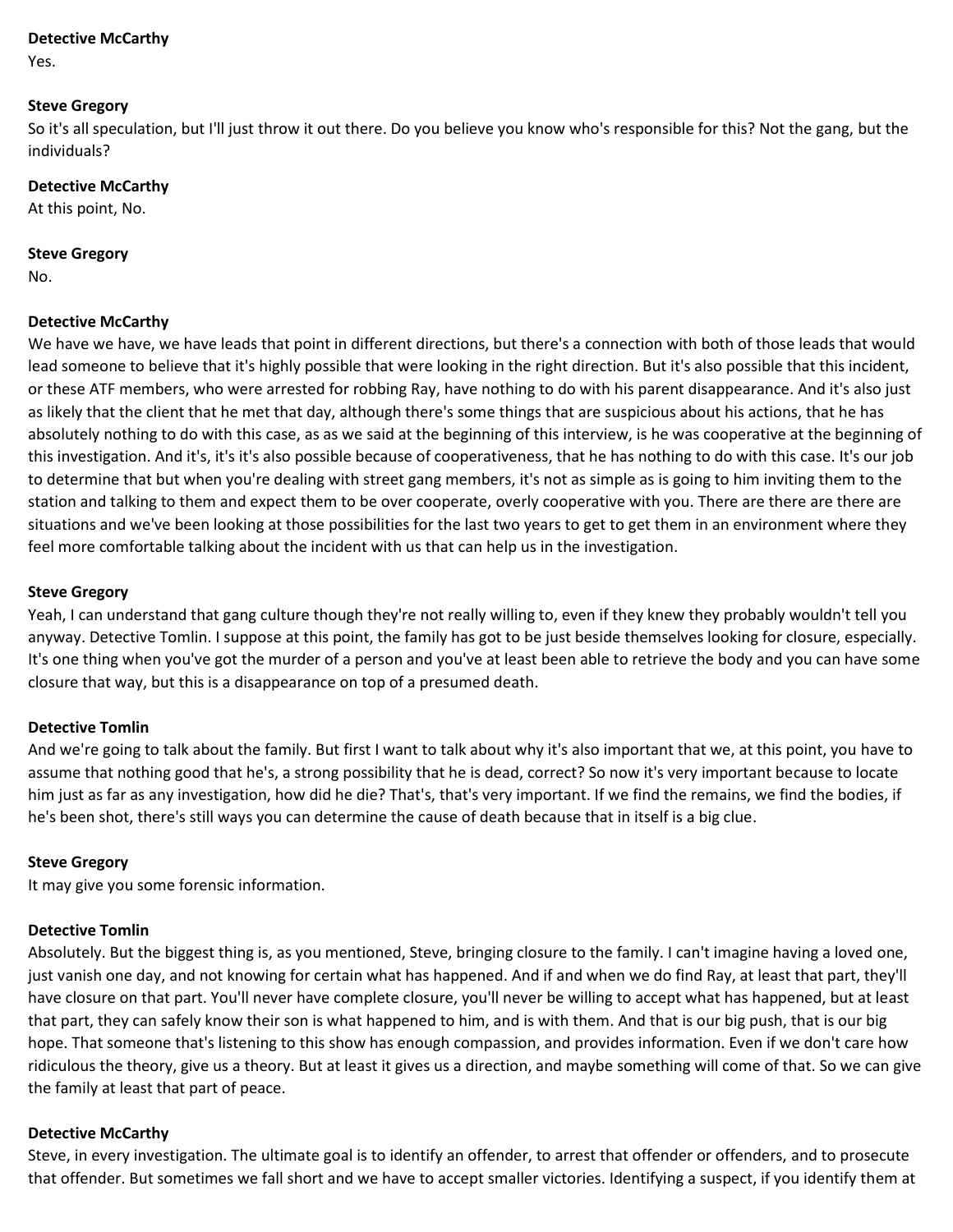least at least in the future, evidence may come forward that will help you prosecute that person. Sometimes you can only arrest them, and you take the case of the district attorney and he feels there's not enough evidence to proceed because you only get one shot. If he gets acquitted, you never get to try him again, okay. And then ultimate, the ultimate success of an investigation is to prosecute somebody. But we're at a point in this case, and in the family has expressed this, is the number one goal right now is to find Ray and not only get the family some closure, but it will potentially lead us to evidence that will give us those other things, identity, identity of offenders, arrest of offenders and prosecution of offenders.

## **Steve Gregory**

We're running a little out of time here. An open question to either of you. Do you believe that this crime was committed spontaneously or was this a calculated crime?

## **Detective McCarthy**

That's a good question. It could it could be either. I think we've expressed the reasons why it could be calculated. Especially on the one end when when he was robbed, but a lot of gang crime is spontaneous. Hey, there he is at the corner there, he's slipping and remember what what he did to us? That's spontaneous. I guess you could argue it's calculated to, but it could be either or. And to be honest with you, Steve, at this point, we don't care. It's well, you know, you don't, and this is very primitive. But the old saying is, you don't need a motive to prosecute somebody for a crime, but it's it's so nice to have that motive because jurors like to know why did that person kill that person. But you don't need motive to prosecute somebody if you have enough evidence, I've had multiple cases, he's had multiple cases where you don't have a motive and you don't present a motive in trial. But you have so much overwhelming evidence that it's him, the jury gets it. But there are other cases where the evidence isn't as strong and a juror wants to know why, what reason does he have to kill him? And when you can present a motive, it certainly helps your case. But in the game world, there's a built in motive. The built in motive is that's my enemy. That's my enemy.

#### **Steve Gregory**

Gentlemen, Detective Shaun McCarthy, Rich Tomlin. Thank you for your time tonight. Good luck on the case.

## **Detective McCarthy**

Thank you.

#### **Detective Tomlin**

Thank you.

#### **Steve Gregory**

Coming up, my conversation with the parents of Ray Collins. But first this is Unsolved with Steve Gregory on KFI AM 640, time now for a news update.

#### **Steve Gregory**

KFI AM 640 heard everywhere live on the iHeartRadio app. I'm Steve Gregory and this is Unsolved. To learn more about this case and others on the program, head over to our website at KFI AM 640.com keyword Unsolved. And to reach the Unsolved team, just leave a message by pressing #250 on your cell phone and saying the keyword Unsolved.

In the last hour, we spoke to the detectives in charge of the disappearance of Ray Collins, a music video producer from Chino, who was last seen February 15, 2015. In fact, here's Collins on the set of a PSA about domestic violence.

#### **Audio of Ray Collins**

<Audio of Ray Collins directing video>

#### **Steve Gregory**

Collins' parents, Ray Sr and Annie still live in their home in Chino. I asked them to go back to the day Ray disappeared.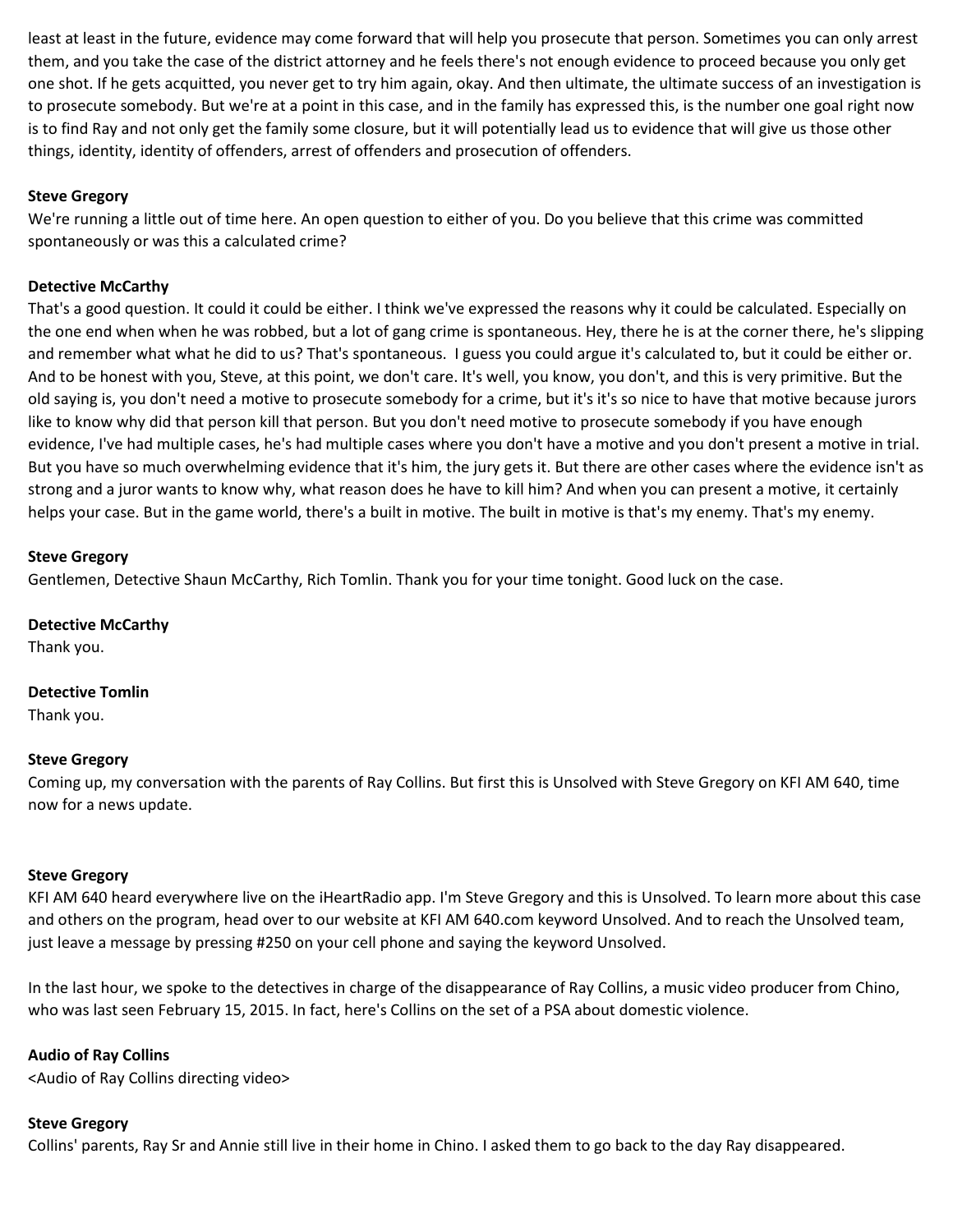#### **Annie**

Well, this was on a Sunday was the last day that we saw him. We had just came in from church, he was here he was talking on the phone with one of the producers for music. And he was getting ready to go out that afternoon and as he do some time he told us, well he told me, that he was going to be busy that week, like picking up a producer from the airport and filming some videos and everything. And sometimes when he would go up LA/Compton area and he was working like that he would stay the night, come in the next morning or the next couple of days or what have you and it was like a hit and miss. This is what we thought was going on. At one point my husband thought I was being in contact with him, but I wasn't. And we just thought he was coming in when we was going out working and you know, vice versa. And they went on and that was a Sunday. And that went on up until that Friday. And I came home from work, my husband was here, and he said, 'You know I can't get Ray. I've been trying to call him' and I said 'well, he doesn't have voicemail set up on his phone', you know da da da. And so you just left it at that. I went on my way to go to church that's in Compton, I was riding along the freeway and then I was like, let me try to call his phone one more time. So you know, when we would call the phone will go to voicemail, but like I said it wasn't set up, and something just led me to call the phone company. And I call the phone company to just see was there anything wrong with the phone, it was a new phone. So and when he was busy in the studios and stuff, he didn't want to be bothered, and we were just glad that he was working, you know, because he didn't have a regular job, this is what he was doing. And so they checked for me, and when the lady came back and told me what she said, I was stunned because she said there had not been any activity on that phone since Sunday, and this is now Friday. And if anyone knows Ray, the phone will be glued to his ear, he was always on the phone, thow he was, you know, running his business to get his clients and everything for these videos and stuff and and I asked her I said 'Well, can you get a ping on the phone?' And she went back to try to do that and couldn't get a ping on the phone she said it was just like the phone was dead. And my mind sort of went to where earlier that week they had an accident on the 60 freeway. And at that time I was driving a Toyota Camry and he we use it and the person that that person died in an accident. It was a male but it was it was not recognizable. So immediately my mind went to that thinking, could that have been Ray you know, and, I just just going back and forth. I didn't call my husband that time because I'm just trying to find out myself what was going on and I call my daughter to ask her. But I couldn't get her, my oldest daughter, to see had she talked to her brother. Anyway, I just made my way on to the church and once I got there, because I knew she was gonna be there, we was going to choir rehearsal, and when I saw her I asked her I'd say 'when the last time we talked to you brother?' She said 'oh Mama I talked to him Monday.' I said 'you talked to him Monday?' She said, yes, she said, 'Oh, no, not Monday, Sunday,' because at that time she was living in Long Beach. And she said, 'why?' I said, 'well, we haven't heard from him and he hasn't been home.' And I said, and I told her about the phone thing and everything, and she was beginning to like cry, and I said no, we can't cry, we got to figure out, see what's going on what happened to your brother. So she knew some of the people that he dealt with, as far as the music and stuff. And she said, 'let me try to hit up social media to see him and his friends heard from him, the people that, you know, the music that he does with the rap and all this and that', and she was doing it. And she got a couple of people back and they were saying, Well, you know, 'we haven't heard from him, we've been trying to hear from him and call him we can't get him.' And like, those people that he dealt with, they didn't know us. So they don't know our numbers, they will just be in contact with him. And so what she was getting was like, they will stunned too that, you know, they hadn't heard anything. But like I said, we didn't know and they didn't know about us, so it was like it was just like a hit and miss thing. So I said I gotta call my husband. So I end up calling him to let him know that, you know, something has happened to Ray. We don't know what it is but we get from everybody that they've been trying to contact him and nobody can get him. And he said, 'Okay, so I'm gonna come to the church, I'm gonna go to work tonight, and I'm gonna come to the church.' And we ended up telling my pastors and everybody was coming together. And I was like, I think we are going to have to file a missing persons report. And by the time my husband got there, I don't know if I had already did it, I think I had already called and I talked to the Compton police and I told him the situation. We lived in Compton for almost 20 years before we moved out here. And I asked him, I say, 'should I file a report in Chino, where we live now or Compton' and they said, 'Where was he last headed? Or do you know,' I said, 'he was headed to Compton area, Los Angeles.' And he said, 'well file it here.' So that's what we began to do but of course, this was like maybe six or seven o'clock at night, and they didn't get there to 12 about 12 that night, you know, to the church to take the report. So we stayed there and everything was going so fast, then it was like it really didn't give us time to really stop to think that the worst could have happened to him. Everybody was just coming together, like what can we do? What can I do? And you know, because the church family was there and some was like, what we need to call them morgue, we need to call the police, need to call the hospital. It was just, this is what we was doing. This is what we was doing. We all just got together doing this. And it was just like, we didn't have time to really stop and think that really the worst could have happened to him.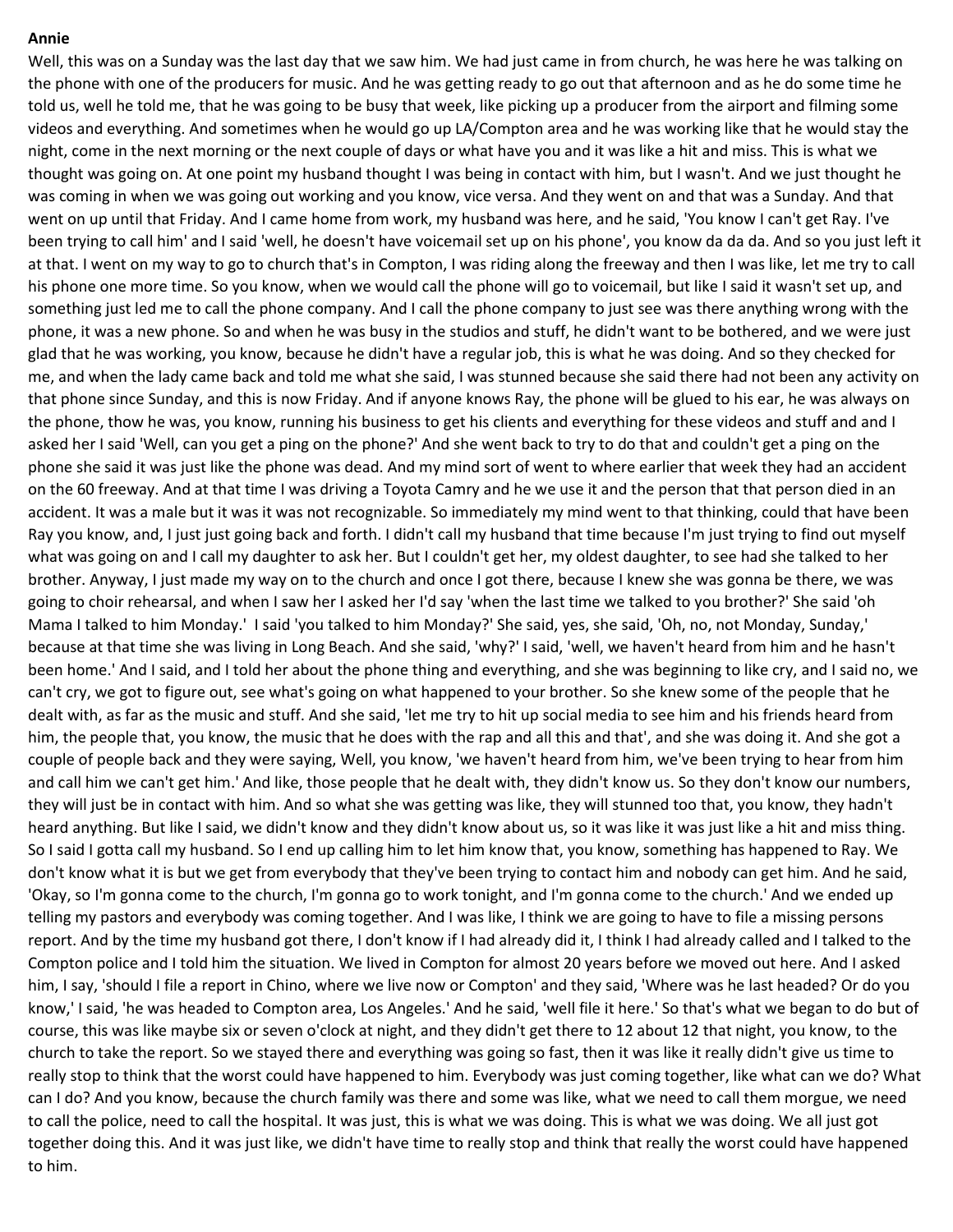Ray, so I want to go back a little bit historically. How long was your son involved in the music producing business?

## **Ray Sr.**

Oh, wow....let me see.

## **Annie**

This was 2015 when this happened.

## **Ray Sr.**

So prior to that he had started going to LA Film School. And he said as you know 'dad this is what I want to do.' And I said 'well, okay.' I can at that time we didn't have but one vehicle and I had my work van, I said we'll make some sacrifices. So yeah, so you can take the car, go to school and I said 'if you're going to go to school and you're serious about it, I'm going to be here to help you. But if you're just gonna get out there, and stay in the streets and not do what you wanted, you know, need to do. I mean, there's no sense in me helping.' But I agreed, we agreed for him to do that. And he was doing a pretty good, he was going to school taking care of his business and stuff like that and, you know, he was doing okay. And, um, after that, I don't know what happened with his tuition, whatever. But for some reason, he said he had to come out. And I never didn't know exactly what the reason was, but he told me it had something to do with tuition, because he had got a student loan to go to school. And I can understand what he had to, you know, get out, did he withdraw himself or he just got, you know, so overwhelmed with it, that he just needs to step away. Well, whatever it was, he left school for a while. Then after that, that's when he started doing videos for some of their local guys that he knew and, you know, and when the word kind of got around that he was filming videos, everybody wanted him to shoot his videos. And I used to tell them all the time, because he was showing me some of his videos. I mean, nice work, looked good.

#### **Steve Gregory**

How long had he been in school?

#### **Ray Sr.**

He had been in school, I will say at least about a year.

#### **Steve Gregory**

Oh. Ok.

**Ray Sr.** Maybe a little longer.

**Annie** Yeah, about a year and a half.

#### **Ray Sr.**

Because he loved you know what he was doing he said this is what he wanted to do and I said 'well I'm gonna support it this what you want to do and you're serious about it.'

#### **Steve Gregory**

So word got around?

**Ray Sr.** Word got around...

#### **Steve Gregory**

More with the parents of Ray Collins but first this is Unsolved on KFI AM 640, time now for a news update.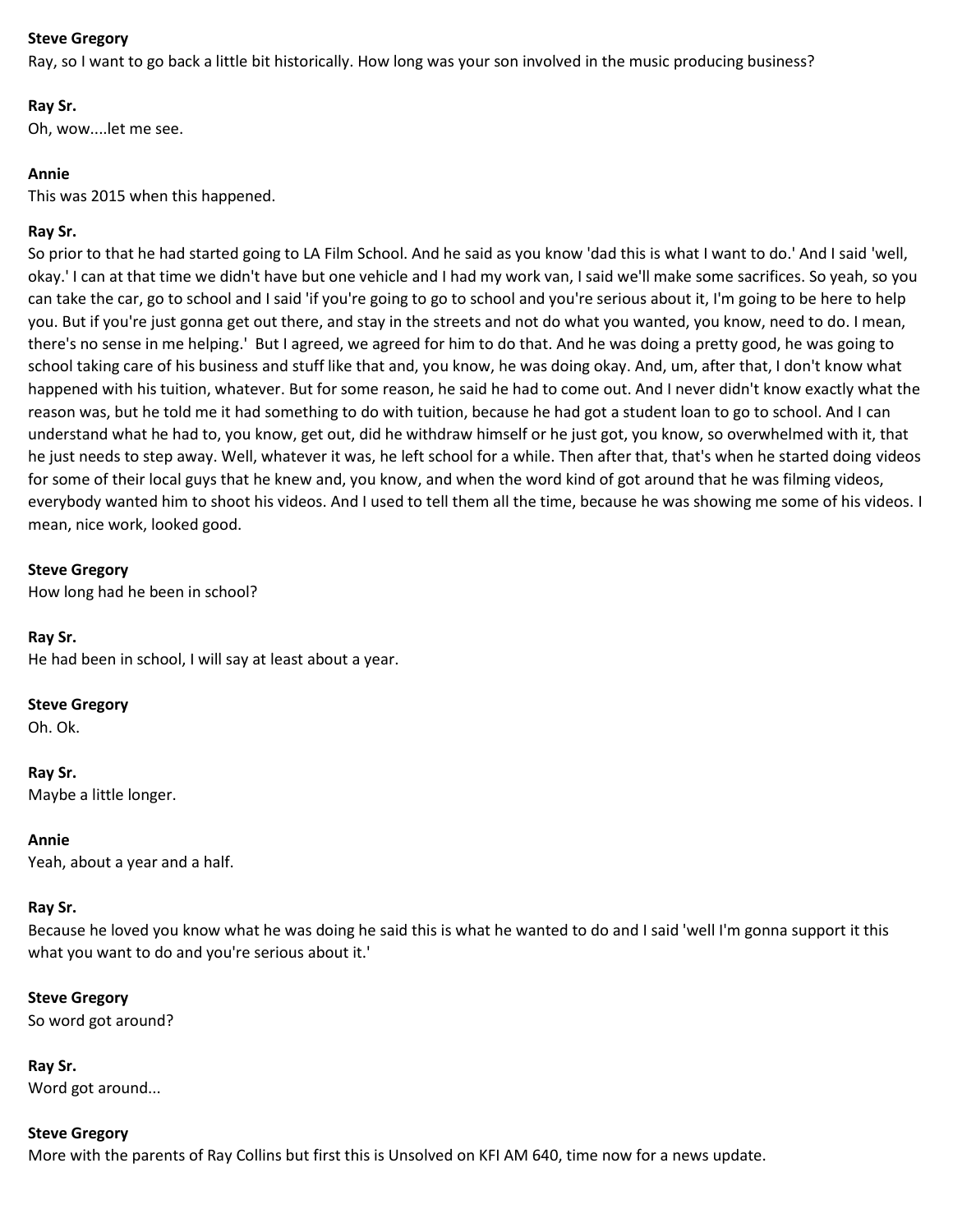The KFI AM 640 heard everywhere live on the iHeartRadio app. I'm Steve Gregory, and this is Unsolved. If you're listening on the app, you can send us a tip about a case, a story idea, or a comment about the show, just tap the red microphone on the app and record your message.

I've been speaking with Ray Collins Sr. and his wife, Annie about their missing son Ray Jr. Collins tells me he was impressed with the quality of the videos his son produced, but there was always an uneasy feeling about it.

#### **Ray Sr.**

And I used to sit here and look at some of his videos. He said 'dad I did this the other day.' I said, 'who are those guys there?' 'Oh, there are some of the guys, you know, up there in Compton.' I said 'are some of them gang members, that's that is what they look like, because what they are rapping about. I don't particularly like it.' I said 'you be careful with those guys because you know how they are, they're some, you know, they'll bite you.' 'Yeah no daddy, you know, I just be up there filming.' And I say 'yeah, you up there making money and making a living. But they don't think like that. I say these people don't have no respect for their lives and your life either. So you be careful who you filming and getting involved with,' because, you know, he wasn't born out here, but he was raised out here. And you know, we're from the south and kind of conservative on some things. And I didn't particularly like it, but I had to let him live his life. Coming out to Compton in the early 90s, at the height of the gang atmosphere...

#### **Steve Gregory**

Must have been a culture shock.

#### **Ray Sr.**

Absolutely, and I was trying to keep him from all that stuff. But I couldn't be with him 24 hours a day, and he has grown into a young man, and I would try to teach him by examples. I would like to, you know, get him in the house at a certain time, when it started getting dark. He didn't particularly like that, so he kind of rebelled. And he didn't like it at all, but I was doing it for you know, he's good. But you know, out of all that we still ended up here. You know, and that can you know, that's what really got me about this whole deal. Because he wasn't raised in that kind of stuff. His mom and I've been together, what, 40 some years, and for this to happen to him like this. I'm still blown away. I mean, it's, I am still like, did this really happen to us? Him not coming home, not seeing him, not hearing his voice, holidays, birthdays, it really tears you up. And you know, you look on news, look at the news and see it happen to somebody else, and ant think 'it'll never happen to me.' Don't never think that, because it could happen to you, it happend to us. I'm telling because we, I thought that my wife, we did what we supposed to do in raising this kid. He was raised right. But when he got in those streets and started being round some of his little friends who was involved in that stuff. And like I said, which I tried to tell him, but once they get grown, they don't, they don't listen to well, they rather go through it then listen to it. And here we are right here. And the same thing I was telling him, this is what happened. And I used to tell him all the time, watch who you call your friends, watch who you call your friend. You know what type of business you're in. Those guys, those little gang members and stuff, they idolize this rap music, all this stuff like this. They don't have no respect for people, so they don't have respect for life, your life and nobody else. And like I say, we are here now because of that kind of stuff. And I was hoping that he stepped back and kind of just like take inventory of his life, and said 'well, maybe daddy was right,' you know, and he did tell me he told me one time he said 'daddy you is right, but I don't have no friends' but it was kind of like too late then, you know, he got so deep in this stuff. And then I don't know if it was a year or two before that.

#### **Annie**

Two.

## **Ray Sr.**

About two years before this happened, he drove the car home. I got up that morning somebody had bust all the windows out of the car, I'm like what's going on here? Now I can understand maybe a rock in the windshield, but you can tell somebody hit and bust the windows intentionally. And I asked my wife, what happened? Ray said somebody did this? I'm like, is that right? I said nah ,there's something else going on? I mean, the signs was there, I said there's something else going on ain't nobody gonna do that, I mean, a scorned woman probably gotten mad with him or whatever. But they bust all the windows out in my wife's car. And I told her I said he ain't telling it all. He ain't telling it all and it comes to find out, somebody had found out where he lived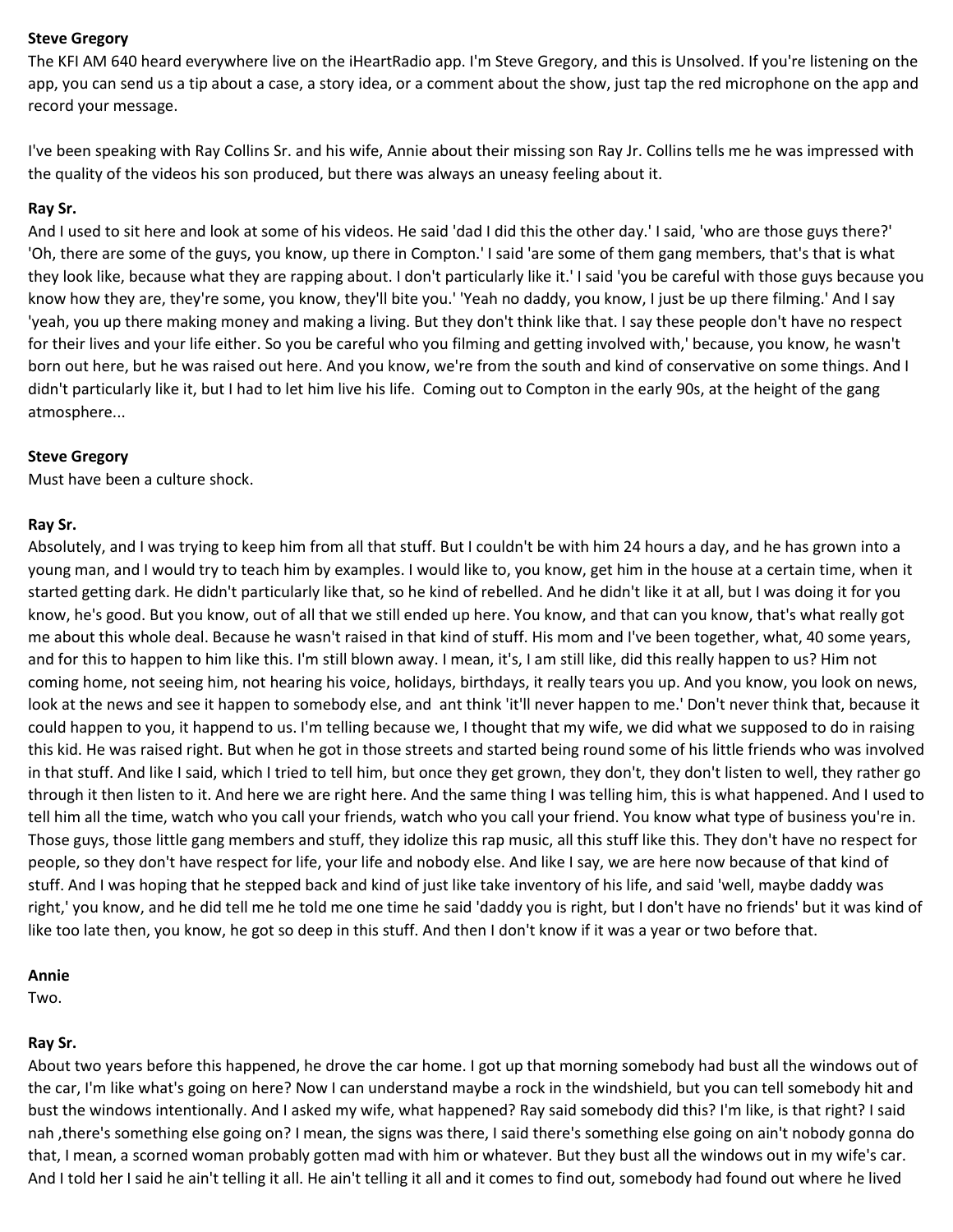that they came by and they bust all the windows out in that car.

#### **Steve Gregory**

Is this a case Ray where where, you know that's a very it can be a very glamorous business, the music video business and and then he's you know if you say he's running with these gang guys, do you think he got so and when you say got into the into all of that there's no doubt he was not involved in the gang activity.

#### **Ray Sr. and Annie**

No

# **Steve Gregory**

He was just doing work for...

## **Ray Sr**.

Absolutely.

## **Steve Gregory**

So how do you think they pulled him in? And how do you think it to the point where they're coming out hitting windows? Why would they what was the motive?

## **Ray Sr.**

I think it was all about this you know, you got the with the Crips and you got the Bloods. The Crips don't want him making videos for the Bloods, and the Bloods don't want him making videos for the Crips. And they got this attitude like you're gonna have to choose which side you're gonna be on. So has, you know, is that stupid? Absolutely it's stupid. He was out there just making money. But see, they don't they can't distinguish what's what. Because, you know, like I said, they don't have no respect about life. They don't, you know, this is me. I want to be the next Tupac or whatever, you know, Snoop Dogg or whatever, you know, but used to tell him al lthe time 'you see those guys, most of them gone. Tupac dead, Biggie dead, and I said you can't get involved in this kind of stuff. And that's what it led to where you ain't shoot my, because he did tell me, he said 'Dad, can you guys get the windows tinted?' And I said 'why you want the windows tinted?' and he said 'somebody that's trying to get me." I said 'what's going on?' "Oh Dad, I just got to be careful now.' He knew that somebody on the street somebody had put the word on the street, they probably was gonna do something, but he never would tell me who or what was going on? He never did. And like I said, after he told me that's it. And you know, with all this happen, you know, kind of look back, you know, you listen to that kind of stuff now, like he got in trouble.

#### **Steve Gregory**

There were signals.

## **Ray Sr.**

Absolutely. It was there. And he didn't discuss it. And I used to tell him all the time, and I told his mama too I know he was in his 20s, but like I say, every time he leaves out of his house I said 'Ray, please tell us where you're going.' At least if something happened we can say, 'well, he was going over here.' We can kind of know what his thought he thought I was trying to control him.

## **Steve Gregory**

So, you think obviously you were being parents, but so do you think he was being defiant or was he naive?

## **Ray Sr.**

Oh, you know, that's a that's a hard question to answer because I want to say he may have been naive but Ray had been in the street a lot.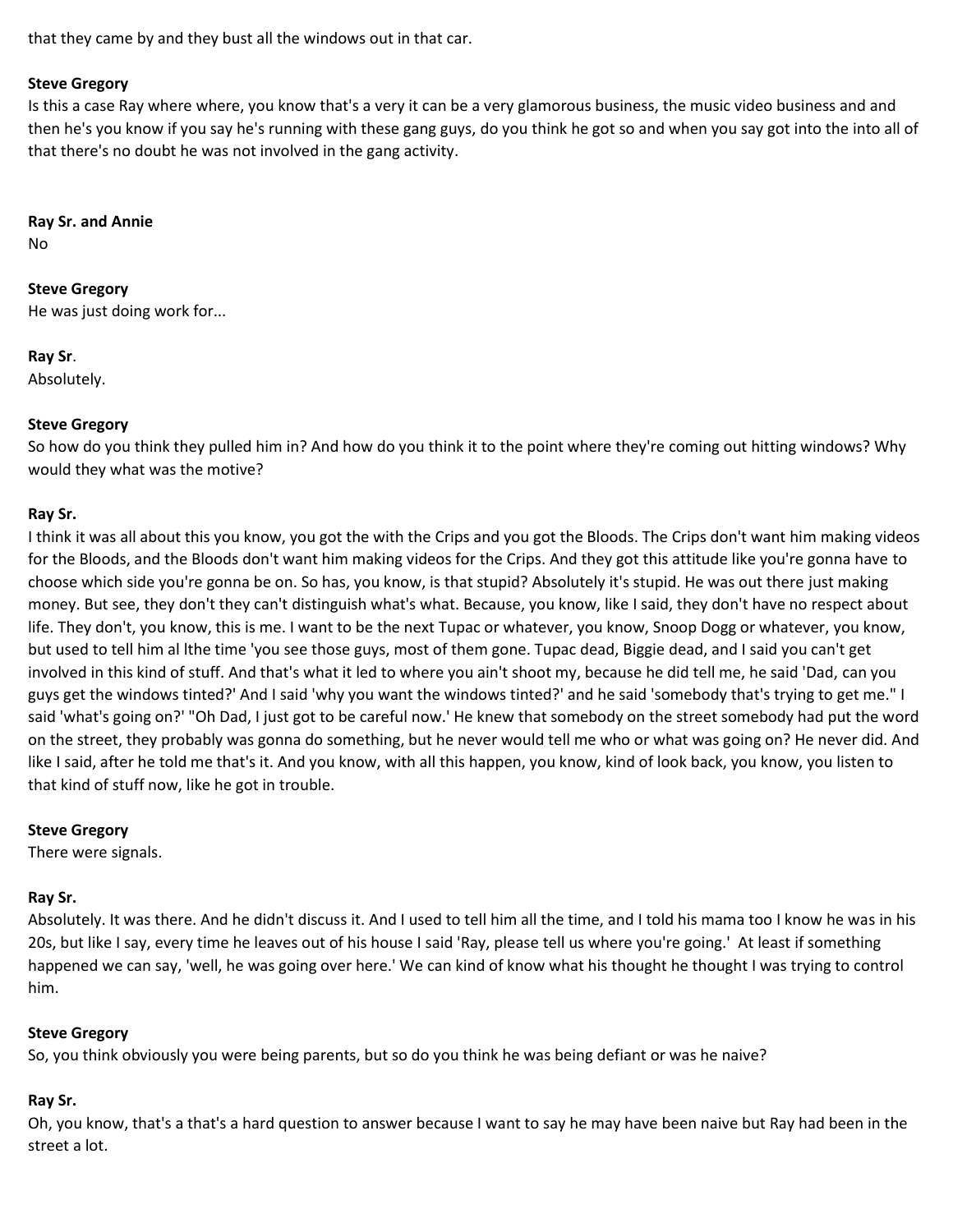Okay,

## **Ray Sr.**

So he might have knew what was happening.

## **Steve Gregory**

He had some street smarts.

## **Ray Sr.**

Absolutely.

## **Steve Gregory**

Okay, so..

## **Ray Sr.**

..and that's what another thing I'm so surprised he got his self cut up like that. And that's why I moved from Compton out here because I wanted to get him from that type of life. And I used to tell him to Steve, I said, 'Ray, don't go to Compton no more, you don't have no reason to go to Compton. And I said if you do go by one of your friends that you grew up with, and you know him and you know that way they can have your back. 'Oh dad, I don't go to Compton but he was lying to me he was still going up there.'

## **Steve Gregory**

Was he making good money?

## **Ray Sr.**

He was making pretty good money because he had just started out he was getting his name out there, getting his foot in the door.

## **Annie**

His had his LLC.

## **Ray Sr.**

...and he was getting ready to really have some success he was and then like I say after the word on the street that he's filming videos and stuff like that somebody probably start you know getting jealous, a lot of envy out there, and you know, if I can't make it you know, you're not gonna make it and you know, I'm gonna do something to you know how they think and that's what happened. And when he went up there that night that late and they probably saw him and you know, hey, wait, this is our opportunity to do something to him.

## **Steve Gregory**

More with the parents of Ray Collins. But first, this is Unsolved on KFI AM 640, time now for a news update.

## **Steve Gregory**

KFI AM 640 heard everywhere live on the iHeartRadio app. I'm Steve Gregory and this is Unsolved. To learn more about this case and others on the program, head over to our website at KFI AM 640.com keyword Unsolved. And to reach the Unsolved team, just leave a message by pressing #250 on your cell phone and saying the keyword Unsolved.

I've been speaking with the parents of Ray Collins Jr. at their home in Chino. I asked Ray's mother, Annie, if in the last seven years, there have been any tips leads? Anything?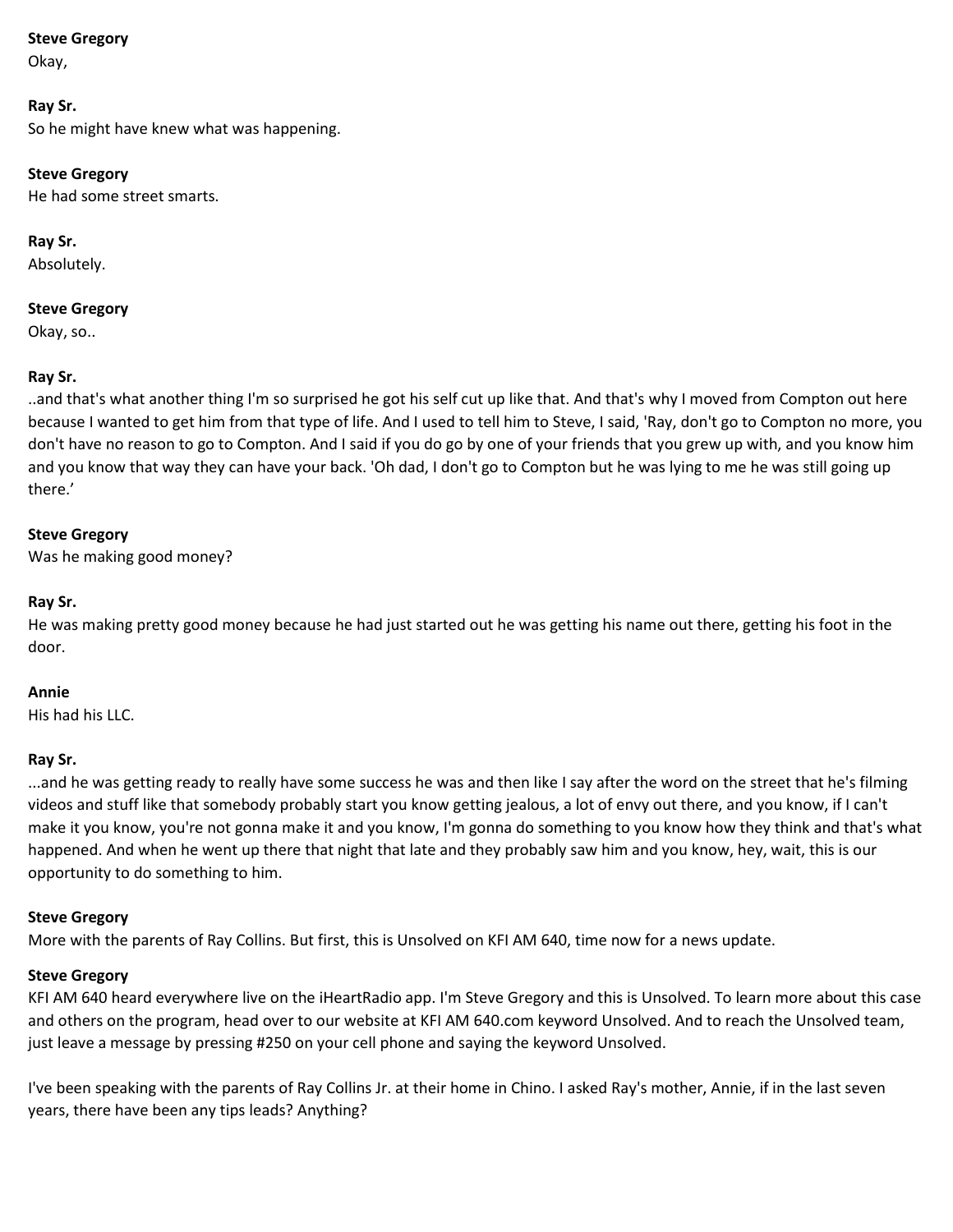#### **Annie**

So glad you asked that question. Because I have to tell you in the beginning, when we went to file a missing person report, we did not get the help that we was looking for.

**Steve Gregory** From the Compton PD?

**Annie** From the Compton PD.

**Ray Sr.** Or the Sheriff's Department

**Steve Gregory** Or the Sheriff's Department

#### **Annie**

Yeah. Because one thing 29-years-old, a black male, I have to say it like it is. So this was a case of where maybe he's out on a drug binge, or were there any problems at home to where you make him run away, or this and that. And my thing was to them, we were filing a police report about a missing child. So I know those are some of the things you may have to answer, but we're here filing reports, so we expect you to do your job. But Steve, it didn't happen like that. This was February the 15th was the last day of 2015 that we saw our son. And as I told you earlier, it was that Friday, when we realized something had happened. That was, what, four or five days later. So and that was on a Friday, and that Friday night, we filed the report, that Saturday morning, we was back in Compton back at the Sheriff's Department to follow up, and they gave us a number they gave us a sergeant that was going to be over our case, and for about two weeks, we was trying to get in contact with them playing tag to give them information to gather information to see what they was doing and nothing was being done. So a lot of it we was handling on our own. That was February. That following week, we were the one passing out flyers. We were the ones that was trying to get in contact with all the news stations and come to find out it was nothing could be done because the detective, the sergeant that was handling our case, wasn't corresponding with them. We didn't know how this worked, because this had never happened to us before.

#### **Steve Gregory**

Sure, sure.

#### **Annie**

So this went on for a month. And at this time that this happened with our son, I can tell you the names of all the ones that were missing, the young lady that went missing Valentine night, in 2015, the next day, she was on the news. This was on the news about her. But it took a whole month before this got on the news about our son.

#### **Steve Gregory**

And why do you think?

#### **Annie**

Because they did not do anything. I don't know if they didn't take us serious or what happened. They didn't do anything. We ended up having to get a lawyer. We had to get a lawyer for her to check into this for us. She did it. She went all the way to the top and when she went all the way to the top. That's when...

#### **Ray Sr.**

...the ball started rolling.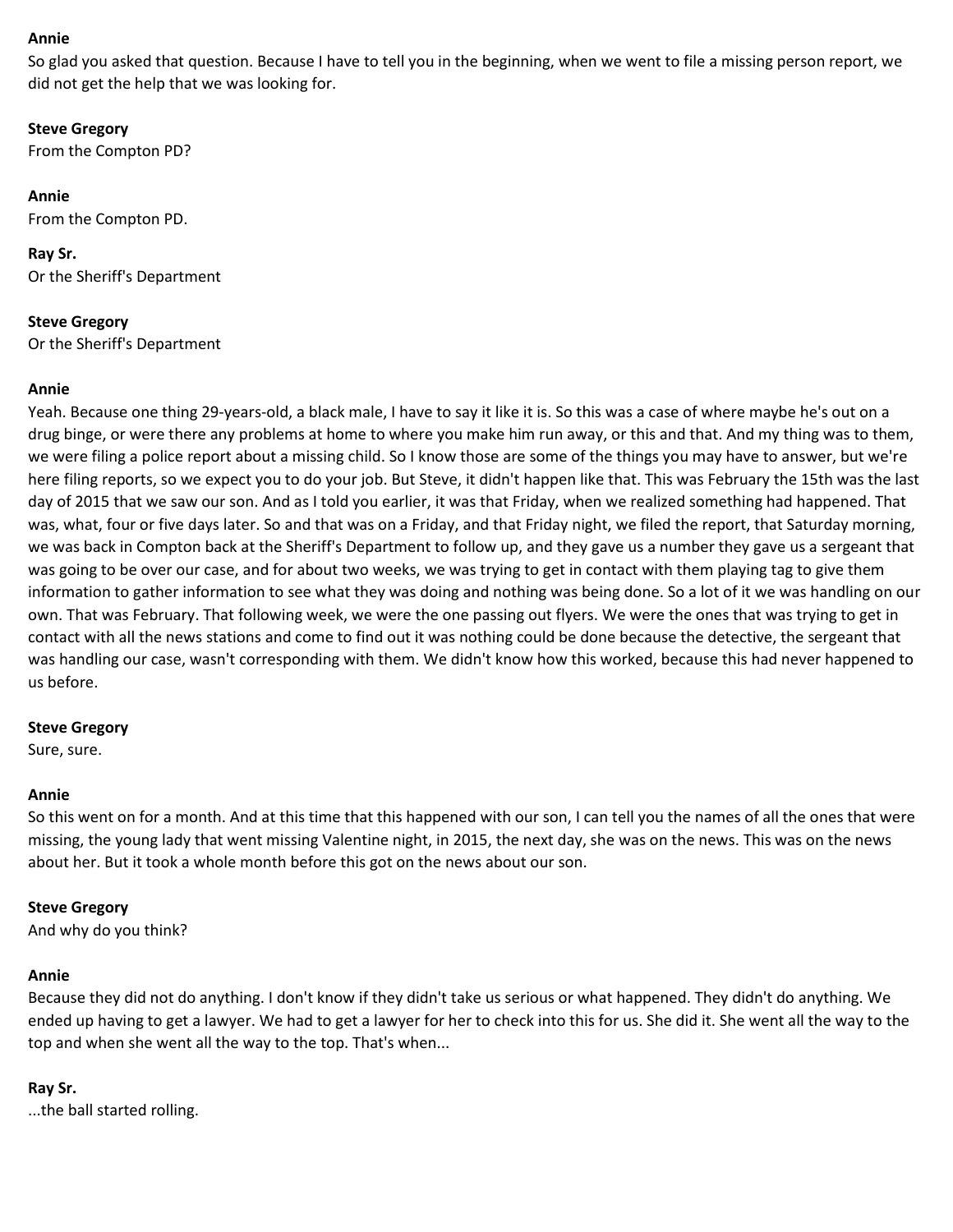#### **Annie**

...the ball started rolling, which was a month later, all the reporters that I would do in everything but a month later. Why a month later, when you you see this even to now you still see when somebody just went missing the night before it's on the news but it took us a whole month. A whole month. The sergeant that we had he didn't do anything for us. I'm not calling names, but he didn't. And once the ball started rolling when we got to talk to the higher ups and they called me. And once they found that we had got a lawyer because of what she did. Now everybody's calling, now everybody wants to know our story. That was very hurtful. That was very painful. And it still is. It's still a sore spot about that.

#### **Ray Sr.**

Let me go back to this, Steve, you asked why. I think the reason why, because he was a young black kid and they thought he was a gang member. And nobody, you know, who think a gang member, you know, life probably don't have no value, so who cares? They killed each other anyway so we don't care. And that's my personal thing.

#### **Annie**

And in our minds that even if he was, yeah, even if he was, but we you still, he's my child and we're filing our report, we're doing the right thing. He was raised they were raised right in the heart of Compton between the Bloods and Crips, we lived on a beauty school. And it would be nights that all you could hear was gunfire, they will come right on the corner where we lived, and would shoot back and forth, back and forth. He was two when we came here. When we moved to California, he was two years old from Mississippi. And when we moved out here he was 21. So all of that time that he was in Compton, I'm not going to telling you he never got in trouble. But we kept our foot on him as far as gangs and other things. Now, of course, when he got older, he got older, he yells things, he got into things that we did not like. But from that time we you know, he was kept.

#### **Steve Gregory**

He sounds like he never veered that far off the path?

#### **Annie**

No, absolutely not, you know, in that sense, but for the, to come to this age of 29. And then this happened, as far as we know, back in the city that you grew up in, from a child up until that age, Ray is the type of person that you can go now. And for the ones that was a baby at that time, they know him, they know Ray Ray, that's what we called him as a kid. And as he got into this business, it was Ray Rich. That's what he called himself. So everybody knew him on some interviews that the people did you know, during this time when we found the car, and this one man said, this is not the man that got out that car he saw who got out that car that night, and he said this is not the man that's on this picture that's missing. But yet still we have nothing.

#### **Steve Gregory**

More with the parents of Ray Collins, but first this is Unsolved on KFI AM 640, time now for a news update.

#### **Steve Gregory**

KFI AM 640 heard everywhere live on the iHeartRadio app. I'm Steve Gregory. And this is Unsolved. If you're listening on the app and have a tip, story, idea or comment, just press the red microphone button and leave your message. In the last segment, the parents of Ray Collins said after they filed a missing persons report seven years ago, they were not given the attention they deserved from law enforcement. So I asked them if there was ever a reward offered.

#### **Ray Sr.**

The only thing the city of Compton did, they called us up there, we have to go to one of the meetings and they offered a \$10,000 reward.

#### **Annie**

And then they had us, and that was a trip too, that has got to be for another day. But we fought for that because as word got out about people that knew somebody that knew somebody, yeah, they got us into one of the council meetings. And it was a detective at that time, Detective Brown. Yeah, Detective Brown, and Martinez, you know, something they didn't tell us about. But anyway, once we found out about it, and when I would go to, I would ask them, 'could we do this, can we?' 'Well, it probably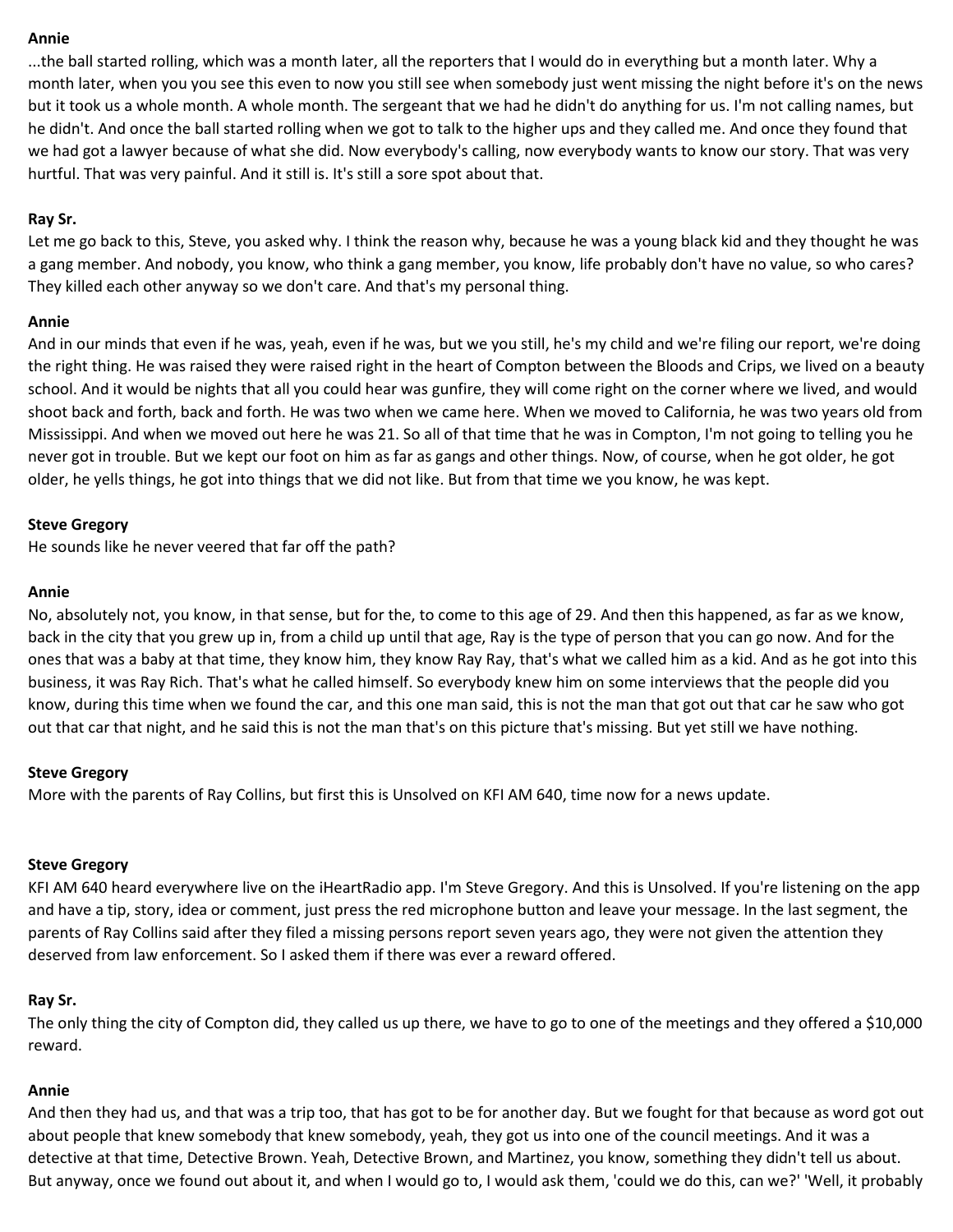is not gonna profit you anything, because..' I say, 'you always say that, but what are we doing? You know, this is our son, we are trying to get answers.' You know, and every time we would go to them, okay, well, can we go to the media? Can we do this? Okay, can we ask Compton for reward? Because I heard that we could, but they would always say no, I don't think it's gonna work. But we did it anyway. And then once we did it, it was like, they took the, what you call it? Like it was something that they did, or it was like, took the credit for it yeah and everything. But we fought for all of that, we fought for all of that. And even after doing all that we still seven years later here, we still don't have any answers.

## **Steve Gregory**

Okay, so, wow, not one tip or one lead.

**Ray Sr.**

Nothing.

## **Steve Gregory**

Ray, what do you think happened to your son?

## **Ray Sr.**

Like I said, I think he got mixed up in some stuff that he wasn't telling nobody about. And I'm still gonna say it was gang activity. I think there was a lot of envy there, a lot of jealousy. And they want to control him to the point, you do what I say you do, you film my videos, not their videos, all this kind of stuff. And I thought maybe he refused. And if he did that, and you know how the gang mentality is, okay, if you don't do we'll take you out. And I think they watched him. Because like I say he would go to Compton most all the time, which I didn't agree with, but he did anyway. And he was grown, what could I do, I can only advise him. And they caught him up there early one night, and when they kind of up there, they saw him because they knew what type of car he drove, he drove his mother's car. And that was another thing I was so scared of, and I was telling him. I said, 'whatever you're doing out there. I say, you know your mother that a car a lot. They might mistake your mother for you. You can get your mother killed.' You know, and I was so scared of that, I used to tell her that all the time. And thank God that didn't happen. But still anyway, they knew the type of car he was driving, they knew he was going. And they probably, that night he went out, they was waiting on him, and I don't know if they enticed him in some other kind of way. But I think that's what happened, they took him somewhere and they took his life.

#### **Steve Gregory**

You think he got ambushed?

#### **Ray Sr.**

I think so. Absolutely. If he didn't get ambushed, he was set up.

#### **Steve Gregory**

What about you, Annie?

#### **Annie**

I think I do kind of agree with my husband, and I do think it was a setup because, knowing Ray, and two years before this happened, he was jumped. And it was dealing with similarities of what happened to him as far as what we know happened to him seven years ago. Two years before this person called him to do a video, it was in Compton. He went and when he went, they jumped him, because they didn't want him to do videos for this other group of people. This is what we found out later.

## **Steve Gregory**

Detective McCarthy gave me the rundown on that.

#### **Annie**

Yes.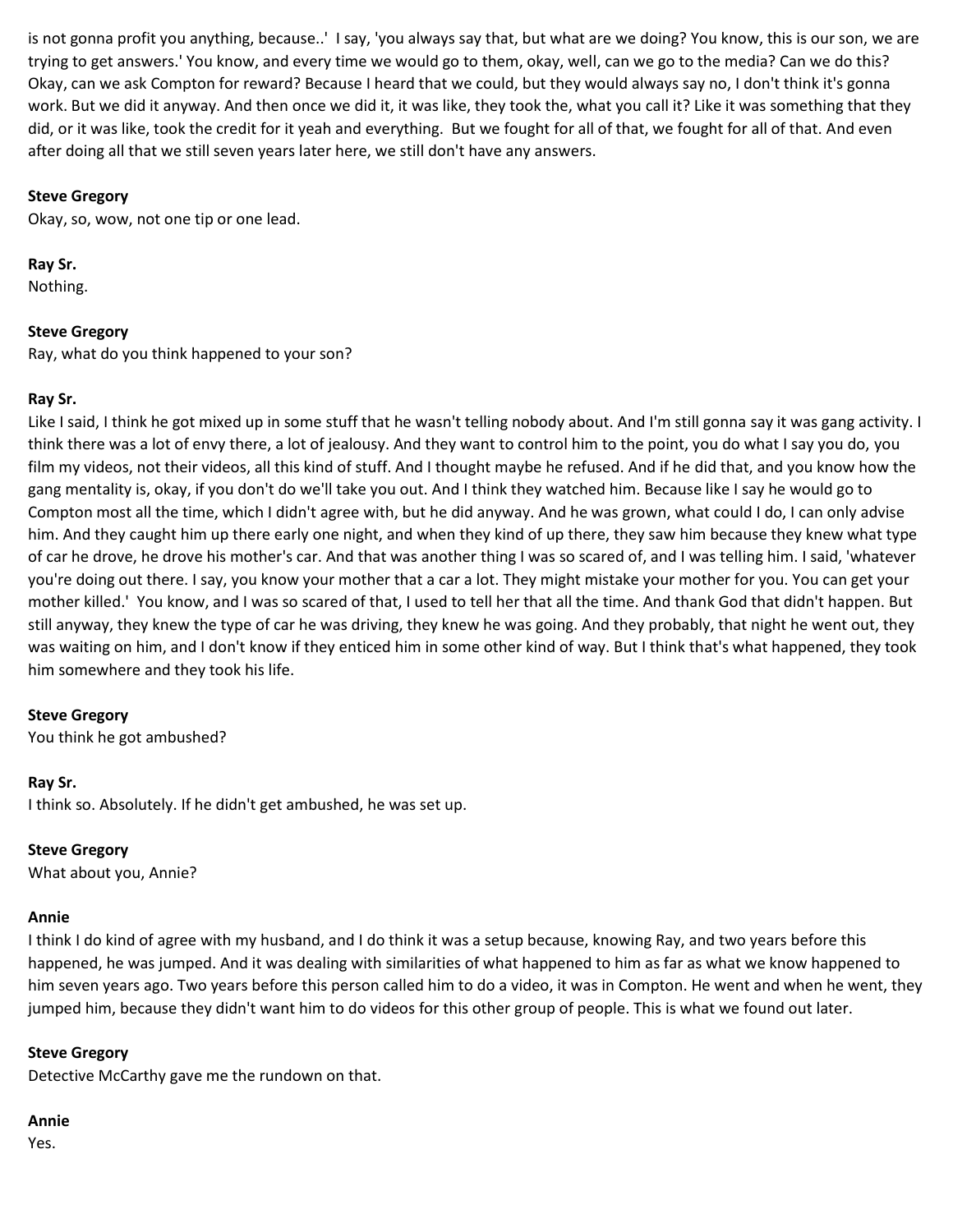The one where they actually made an arrest?

## **Ray Sr.**

Absolutely.

## **Annie**

Yes, they made an arrest. But anyway, so. So what I think happened was whomever as far as we know, the person he was supposedly last seen with, when he dropped that person off at home, I believe that that's when whatever happened to him happened. That I believe was someone that he knew because if it wasn't someone that he knew and got along with so to speak, they couldn't of got Ray. I believe he would have towed that car to get home, he would have dealt with his dad and me later about that, but he would have got away. But whoever this was, this is somebody that he knew.

## **Ray Sr.**

I agree with that.

## **Annie**

And kind of trusted to the point where, you know, because...

#### **Steve Gregory**

He was comfortable.

## **Ray Sr.**

Absolutely.

## **Annie**

Because what happened? That phone was not in the car. The phone was on him. The charger was in the car, but the phone was on him. So we never found the phone. You understand what I'm saying. That's Ray.

#### **Steve Gregory**

Someone got close.

#### **Annie**

Yeah.

## **Ray Sr.**

Exactly.

#### **Annie**

That's what happened.

## **Ray Sr.**

Because when we found the car, the car was immaculate, everything was in order, in place. So it has to be somebody, like you said, he was comfortable with or he knew that was in that car with him. Absolutely. Absolutely.

#### **Steve Gregory**

Finally. Do you think you'll ever find him?